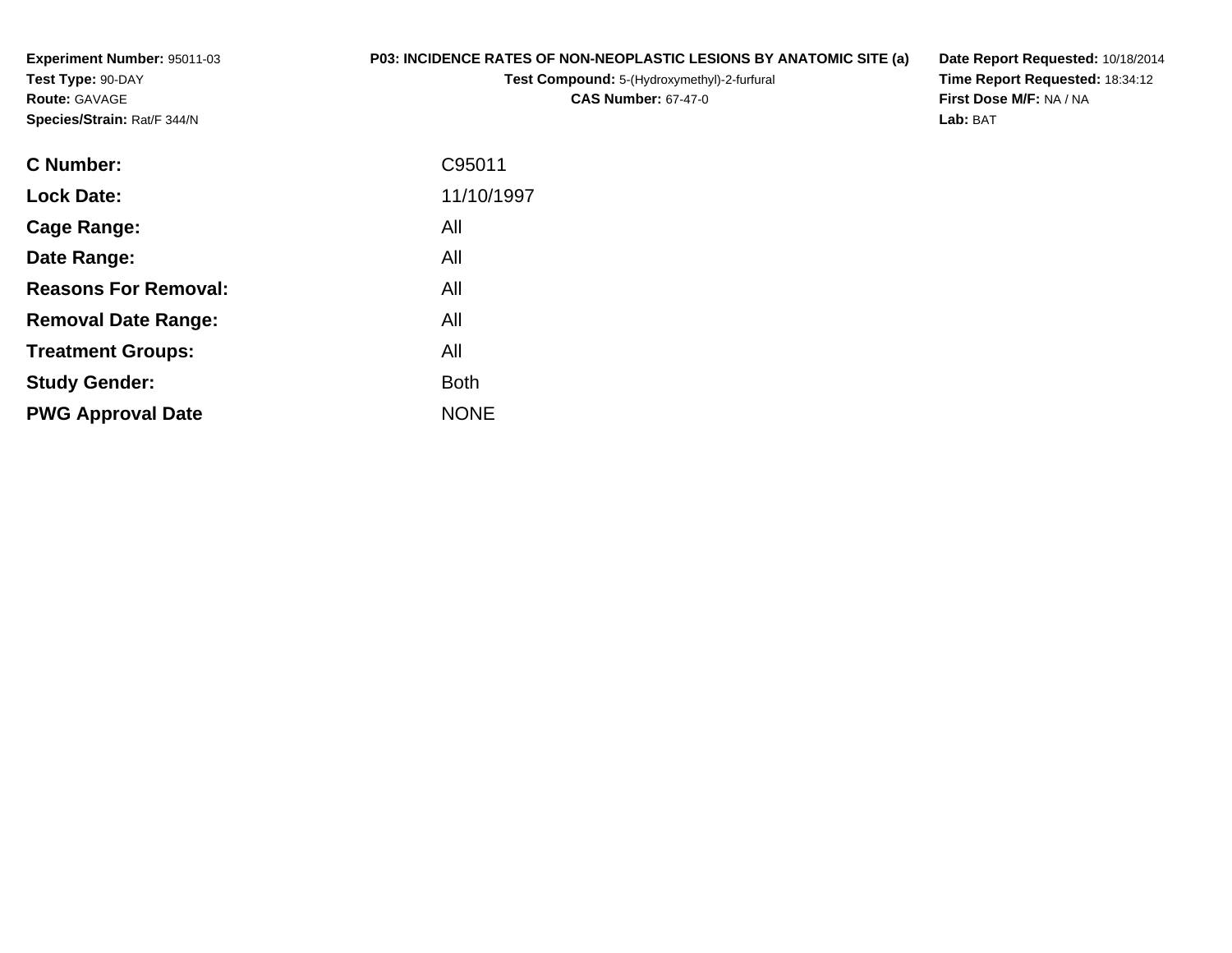| Experiment Number: 95011-03             |           |          |                                             | P03: INCIDENCE RATES OF NON-NEOPLASTIC LESIONS BY ANATOMIC SITE (a) | Date Report Requested: 10/18/2014<br>Time Report Requested: 18:34:12 |              |  |
|-----------------------------------------|-----------|----------|---------------------------------------------|---------------------------------------------------------------------|----------------------------------------------------------------------|--------------|--|
| Test Type: 90-DAY                       |           |          | Test Compound: 5-(Hydroxymethyl)-2-furfural |                                                                     |                                                                      |              |  |
| Route: GAVAGE                           |           |          | <b>CAS Number: 67-47-0</b>                  |                                                                     | First Dose M/F: NA / NA                                              |              |  |
| Species/Strain: Rat/F 344/N             |           |          |                                             |                                                                     | Lab: BAT                                                             |              |  |
| F 344/N Rat MALE                        | 0 MG/KG   | 94 MG/KG | <b>MG/KG</b><br>188                         | <b>MG/KG</b><br>375                                                 | <b>MG/KG</b><br>750                                                  | 1500 MG/KG   |  |
| <b>Disposition Summary</b>              |           |          |                                             |                                                                     |                                                                      |              |  |
| <b>Animals Initially In Study</b>       | 10        | 10       | 10                                          | 10                                                                  | 10                                                                   | 10           |  |
| <b>Early Deaths</b>                     |           |          |                                             |                                                                     |                                                                      |              |  |
| <b>Dosing Accident</b>                  |           |          |                                             |                                                                     |                                                                      | $\mathbf{1}$ |  |
| <b>Survivors</b>                        |           |          |                                             |                                                                     |                                                                      |              |  |
| <b>Terminal Sacrifice</b>               | 10        | 10       | 10                                          | 10                                                                  | 10                                                                   | 9            |  |
| <b>Animals Examined Microscopically</b> | 10        | 10       | 10                                          | 10                                                                  | 10                                                                   | 10           |  |
| <b>ALIMENTARY SYSTEM</b>                |           |          |                                             |                                                                     |                                                                      |              |  |
| Esophagus                               | (10)      | (0)      | (0)                                         | (0)                                                                 | (0)                                                                  | (10)         |  |
| Muscularis, Degeneration                |           |          |                                             |                                                                     |                                                                      | 2(20%)       |  |
| Muscularis, Inflammation, Chronic       |           |          |                                             |                                                                     |                                                                      | $1(10\%)$    |  |
| Intestine Large, Cecum                  | (10)      | (0)      | (0)                                         | (0)                                                                 | (0)                                                                  | (10)         |  |
| Intestine Large, Colon                  | (10)      | (0)      | (0)                                         | (0)                                                                 | (0)                                                                  | (10)         |  |
| Parasite Metazoan                       | $1(10\%)$ |          |                                             |                                                                     |                                                                      |              |  |
| Intestine Large, Rectum                 | (10)      | (0)      | (0)                                         | (0)                                                                 | (0)                                                                  | (10)         |  |
| Parasite Metazoan                       | $1(10\%)$ |          |                                             |                                                                     |                                                                      | $1(10\%)$    |  |
| Intestine Small, Duodenum               | (10)      | (0)      | (0)                                         | (0)                                                                 | (0)                                                                  | (10)         |  |
| Intestine Small, Ileum                  | (10)      | (0)      | (0)                                         | (0)                                                                 | (0)                                                                  | (10)         |  |
| Intestine Small, Jejunum                | (10)      | (0)      | (0)                                         | (0)                                                                 | (0)                                                                  | (10)         |  |
| Liver                                   | (10)      | (1)      | (2)                                         | (1)                                                                 | (2)                                                                  | (10)         |  |
| Centrilobular, Fatty Change             |           |          |                                             |                                                                     |                                                                      | $1(10\%)$    |  |
| Hepatodiaphragmatic Nodule              |           | 1 (100%) | 2 (100%)                                    | 1 (100%)                                                            | 2 (100%)                                                             |              |  |
| Pancreas                                | (10)      | (0)      | (0)                                         | (0)                                                                 | (0)                                                                  | (10)         |  |
| Acinus, Atrophy                         |           |          |                                             |                                                                     |                                                                      | $1(10\%)$    |  |
| Salivary Glands                         | (10)      | (0)      | (0)                                         | (0)                                                                 | (0)                                                                  | (10)         |  |
| Stomach, Forestomach                    | (10)      | (0)      | (0)                                         | (0)                                                                 | (0)                                                                  | (10)         |  |
| Stomach, Glandular                      | (10)      | (0)      | (0)                                         | (0)                                                                 | (0)                                                                  | (10)         |  |
| CARDIOVASCULAR SYSTEM                   |           |          |                                             |                                                                     |                                                                      |              |  |
| <b>Blood Vessel</b>                     | (10)      | (0)      | (0)                                         | (0)                                                                 | (0)                                                                  | (10)         |  |
|                                         |           |          |                                             |                                                                     |                                                                      |              |  |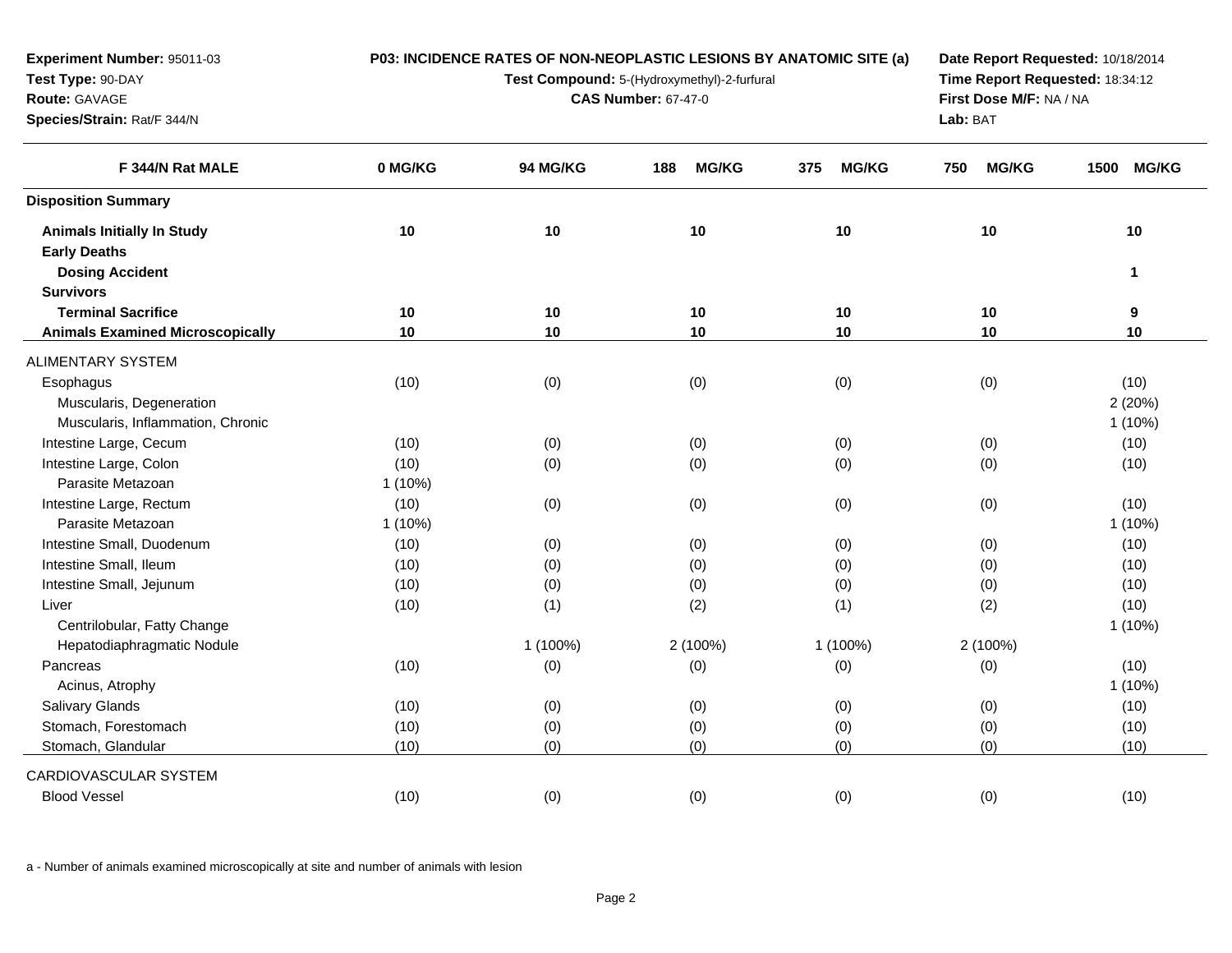**Experiment Number:** 95011-03**Test Type:** 90-DAY

## **Route:** GAVAGE

**Species/Strain:** Rat/F 344/N

## **P03: INCIDENCE RATES OF NON-NEOPLASTIC LESIONS BY ANATOMIC SITE (a)**

**Test Compound:** 5-(Hydroxymethyl)-2-furfural

**CAS Number:** 67-47-0

**Date Report Requested:** 10/18/2014 **Time Report Requested:** 18:34:12**First Dose M/F:** NA / NA**Lab:** BAT

| F 344/N Rat MALE                  | 0 MG/KG | 94 MG/KG | <b>MG/KG</b><br>188 | 375<br><b>MG/KG</b> | <b>MG/KG</b><br>750 | <b>MG/KG</b><br>1500 |
|-----------------------------------|---------|----------|---------------------|---------------------|---------------------|----------------------|
| Heart                             | (10)    | (0)      | (0)                 | (0)                 | (0)                 | (10)                 |
| Myocardium, Degeneration, Focal   | 7 (70%) |          |                     |                     |                     | 5 (50%)              |
| <b>ENDOCRINE SYSTEM</b>           |         |          |                     |                     |                     |                      |
| <b>Adrenal Cortex</b>             | (10)    | (0)      | (0)                 | (0)                 | (0)                 | (10)                 |
| Adrenal Medulla                   | (10)    | (0)      | (0)                 | (0)                 | (0)                 | (10)                 |
| Islets, Pancreatic                | (10)    | (0)      | (0)                 | (0)                 | (0)                 | (10)                 |
| Parathyroid Gland                 | (9)     | (0)      | (0)                 | (0)                 | (0)                 | (8)                  |
| <b>Pituitary Gland</b>            | (9)     | (0)      | (0)                 | (0)                 | (0)                 | (10)                 |
| Pars Distalis, Hyperplasia, Focal |         |          |                     |                     |                     | 1 (10%)              |
| <b>Thyroid Gland</b>              | (10)    | (0)      | (0)                 | (0)                 | (0)                 | (10)                 |
| <b>GENERAL BODY SYSTEM</b>        |         |          |                     |                     |                     |                      |
| None                              |         |          |                     |                     |                     |                      |
| <b>GENITAL SYSTEM</b>             |         |          |                     |                     |                     |                      |
| Epididymis                        | (10)    | (0)      | (0)                 | (0)                 | (0)                 | (10)                 |
| <b>Preputial Gland</b>            | (10)    | (0)      | (0)                 | (0)                 | (0)                 | (10)                 |
| Prostate                          | (10)    | (0)      | (0)                 | (0)                 | (0)                 | (10)                 |
| <b>Seminal Vesicle</b>            | (10)    | (0)      | (0)                 | (0)                 | (0)                 | (10)                 |
| <b>Testes</b>                     | (10)    | (0)      | (0)                 | (0)                 | (0)                 | (10)                 |
| <b>HEMATOPOIETIC SYSTEM</b>       |         |          |                     |                     |                     |                      |
| <b>Bone Marrow</b>                | (10)    | (0)      | (0)                 | (0)                 | (0)                 | (10)                 |
| Lymph Node, Mandibular            | (9)     | (0)      | (0)                 | (0)                 | (0)                 | (7)                  |
| Lymph Node, Mesenteric            | (10)    | (0)      | (0)                 | (0)                 | (0)                 | (10)                 |
| Spleen                            | (10)    | (0)      | (0)                 | (0)                 | (0)                 | (10)                 |
| Thymus                            | (10)    | (0)      | (0)                 | (0)                 | (0)                 | (10)                 |
| <b>INTEGUMENTARY SYSTEM</b>       |         |          |                     |                     |                     |                      |
| Mammary Gland                     | (10)    | (0)      | (0)                 | (0)                 | (0)                 | (8)                  |
| Skin                              | (10)    | (0)      | (0)                 | (0)                 | (0)                 | (10)                 |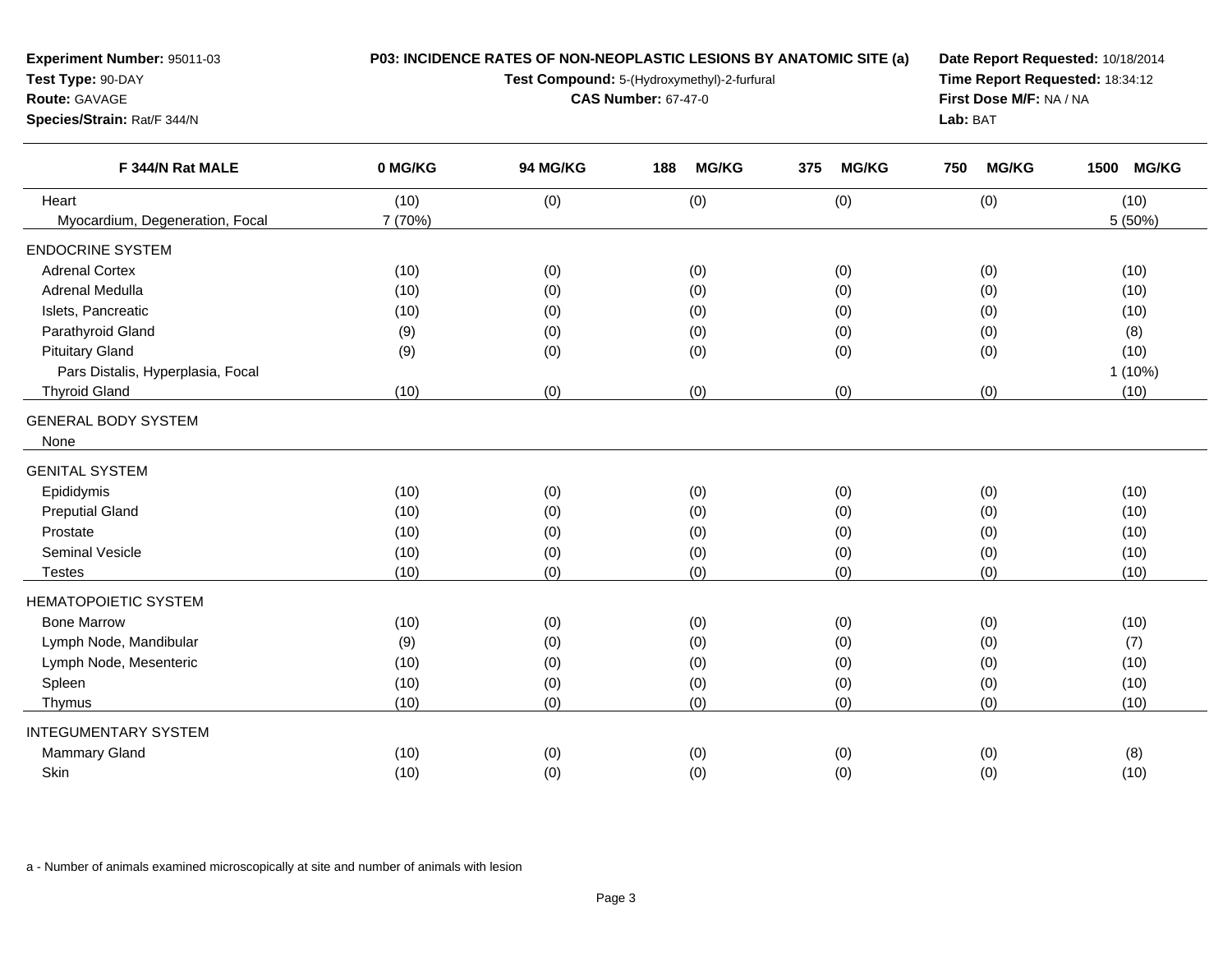| Experiment Number: 95011-03                    |         | P03: INCIDENCE RATES OF NON-NEOPLASTIC LESIONS BY ANATOMIC SITE (a) | Date Report Requested: 10/18/2014 |                                 |                         |                        |
|------------------------------------------------|---------|---------------------------------------------------------------------|-----------------------------------|---------------------------------|-------------------------|------------------------|
| Test Type: 90-DAY                              |         | Test Compound: 5-(Hydroxymethyl)-2-furfural                         |                                   | Time Report Requested: 18:34:12 |                         |                        |
| Route: GAVAGE                                  |         |                                                                     | <b>CAS Number: 67-47-0</b>        |                                 | First Dose M/F: NA / NA |                        |
| Species/Strain: Rat/F 344/N                    |         |                                                                     |                                   |                                 | Lab: BAT                |                        |
| F 344/N Rat MALE                               | 0 MG/KG | 94 MG/KG                                                            | 188<br><b>MG/KG</b>               | 375<br><b>MG/KG</b>             | <b>MG/KG</b><br>750     | <b>MG/KG</b><br>1500   |
| MUSCULOSKELETAL SYSTEM                         |         |                                                                     |                                   |                                 |                         |                        |
| <b>Bone</b>                                    | (10)    | (0)                                                                 | (0)                               | (0)                             | (0)                     | (10)                   |
| NERVOUS SYSTEM                                 |         |                                                                     |                                   |                                 |                         |                        |
| <b>Brain</b><br>Congestion                     | (10)    | (10)                                                                | (10)                              | (10)                            | (10)                    | (10)<br>$1(10\%)$      |
| <b>RESPIRATORY SYSTEM</b>                      |         |                                                                     |                                   |                                 |                         |                        |
| Lung                                           | (10)    | (0)                                                                 | (0)                               | (0)                             | (0)                     | (10)                   |
| Alveolus, Infiltration Cellular, Histiocyte    |         |                                                                     |                                   |                                 |                         | 1(10%)                 |
| Congestion<br>Hematopoietic Cell Proliferation |         |                                                                     |                                   |                                 |                         | $1(10\%)$<br>$1(10\%)$ |
| Hemorrhage                                     |         |                                                                     |                                   |                                 |                         | 2(20%)                 |
| Hemorrhage, Acute                              |         |                                                                     |                                   |                                 |                         | $1(10\%)$              |
| Nose                                           | (10)    | (0)                                                                 | (0)                               | (0)                             | (0)                     | (10)                   |
| Inflammation, Suppurative                      |         |                                                                     |                                   |                                 |                         | 3(30%)                 |
| Trachea                                        | (10)    | (0)                                                                 | (0)                               | (0)                             | (0)                     | (10)                   |
| Fibrosis                                       |         |                                                                     |                                   |                                 |                         | 2(20%)                 |
| Inflammation, Chronic                          |         |                                                                     |                                   |                                 |                         | 2(20%)                 |
| SPECIAL SENSES SYSTEM                          |         |                                                                     |                                   |                                 |                         |                        |
| None                                           |         |                                                                     |                                   |                                 |                         |                        |
| <b>URINARY SYSTEM</b>                          |         |                                                                     |                                   |                                 |                         |                        |
| Kidney                                         | (10)    | (0)                                                                 | (0)                               | (0)                             | (0)                     | (10)                   |
| <b>Urinary Bladder</b>                         | (10)    | (0)                                                                 | (0)                               | (0)                             | (0)                     | (10)                   |

\*\*\*END OF MALE DATA\*\*\*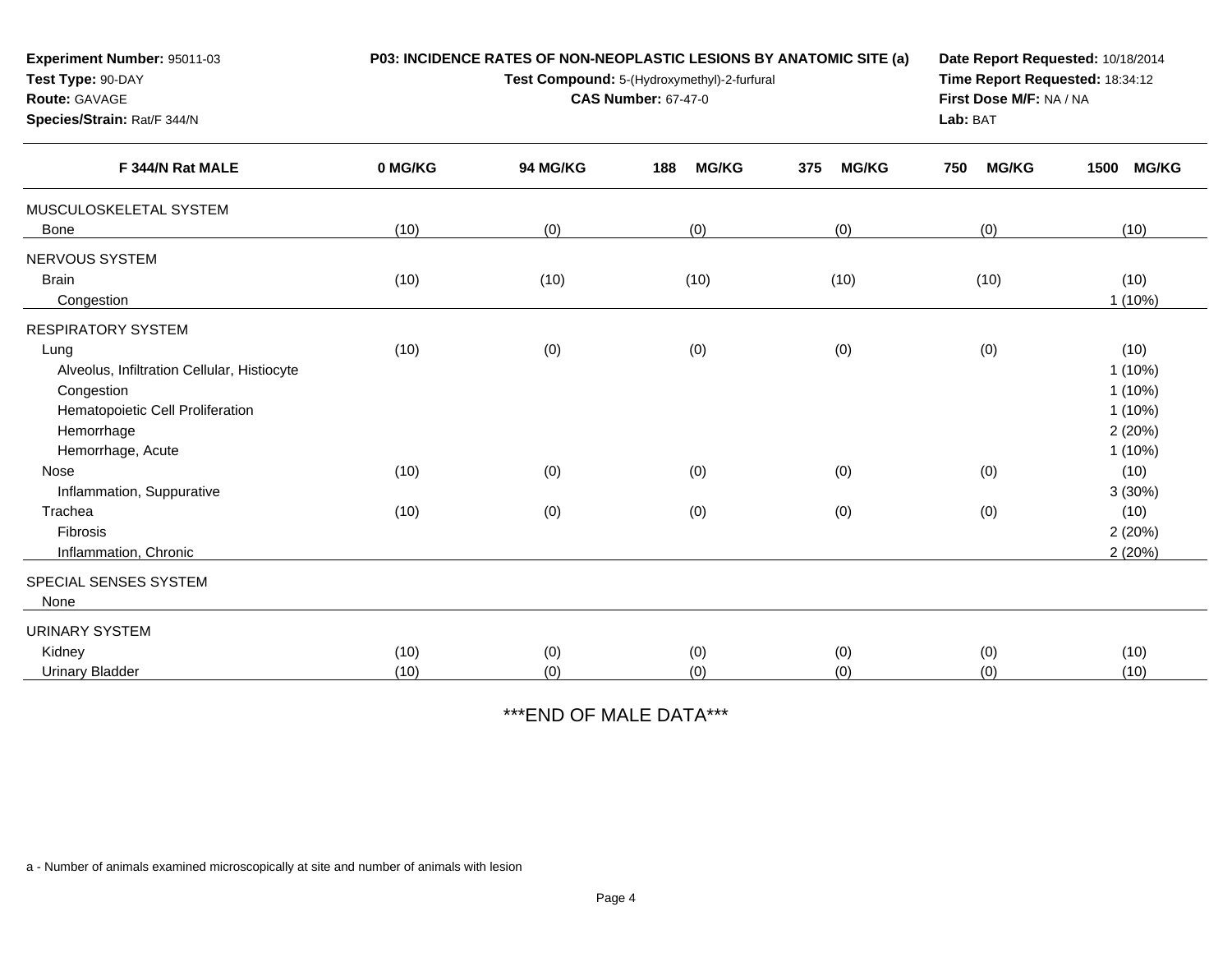| Experiment Number: 95011-03             |           |                                                                                | P03: INCIDENCE RATES OF NON-NEOPLASTIC LESIONS BY ANATOMIC SITE (a) |                     | Date Report Requested: 10/18/2014 |                         |  |  |  |
|-----------------------------------------|-----------|--------------------------------------------------------------------------------|---------------------------------------------------------------------|---------------------|-----------------------------------|-------------------------|--|--|--|
| Test Type: 90-DAY                       |           | Time Report Requested: 18:34:12<br>Test Compound: 5-(Hydroxymethyl)-2-furfural |                                                                     |                     |                                   |                         |  |  |  |
| Route: GAVAGE                           |           |                                                                                | <b>CAS Number: 67-47-0</b>                                          |                     |                                   | First Dose M/F: NA / NA |  |  |  |
| Species/Strain: Rat/F 344/N             |           |                                                                                | Lab: BAT                                                            |                     |                                   |                         |  |  |  |
| F 344/N Rat FEMALE                      | 0 MG/KG   | 94 MG/KG                                                                       | <b>MG/KG</b><br>188                                                 | 375<br><b>MG/KG</b> | <b>MG/KG</b><br>750               | <b>MG/KG</b><br>1500    |  |  |  |
| <b>Disposition Summary</b>              |           |                                                                                |                                                                     |                     |                                   |                         |  |  |  |
| <b>Animals Initially In Study</b>       | 10        | 10                                                                             | 10                                                                  | 10                  | 10                                | 10                      |  |  |  |
| <b>Early Deaths</b>                     |           |                                                                                |                                                                     |                     |                                   |                         |  |  |  |
| <b>Natural Death</b>                    |           |                                                                                |                                                                     |                     |                                   | 3                       |  |  |  |
| <b>Survivors</b>                        |           |                                                                                |                                                                     |                     |                                   |                         |  |  |  |
| <b>Terminal Sacrifice</b>               | 10        | 10                                                                             | 10                                                                  | 10                  | 10                                | $\overline{7}$          |  |  |  |
| <b>Animals Examined Microscopically</b> | 10        | 10                                                                             | $10$                                                                | 10                  | 10                                | 10                      |  |  |  |
| ALIMENTARY SYSTEM                       |           |                                                                                |                                                                     |                     |                                   |                         |  |  |  |
| Esophagus                               | (10)      | (0)                                                                            | (0)                                                                 | (0)                 | (0)                               | (10)                    |  |  |  |
| Muscularis, Inflammation, Chronic       | 2(20%)    |                                                                                |                                                                     |                     |                                   |                         |  |  |  |
| Intestine Large, Cecum                  | (10)      | (0)                                                                            | (0)                                                                 | (0)                 | (0)                               | (10)                    |  |  |  |
| Intestine Large, Colon                  | (10)      | (0)                                                                            | (0)                                                                 | (0)                 | (0)                               | (10)                    |  |  |  |
| Parasite Metazoan                       | $1(10\%)$ |                                                                                |                                                                     |                     |                                   |                         |  |  |  |
| Ulcer                                   |           |                                                                                |                                                                     |                     |                                   | $1(10\%)$               |  |  |  |
| Intestine Large, Rectum                 | (10)      | (0)                                                                            | (0)                                                                 | (0)                 | (0)                               | (10)                    |  |  |  |
| Intestine Small, Duodenum               | (10)      | (0)                                                                            | (0)                                                                 | (0)                 | (0)                               | (10)                    |  |  |  |
| Intestine Small, Ileum                  | (10)      | (0)                                                                            | (0)                                                                 | (0)                 | (0)                               | (10)                    |  |  |  |
| Intestine Small, Jejunum                | (10)      | (0)                                                                            | (0)                                                                 | (0)                 | (0)                               | (10)                    |  |  |  |
| Liver                                   | (10)      | (5)                                                                            | (2)                                                                 | (2)                 | (1)                               | (10)                    |  |  |  |
| Hepatodiaphragmatic Nodule              | 2(20%)    | 5 (100%)                                                                       | 2 (100%)                                                            | 2 (100%)            | 1 (100%)                          | 2(20%)                  |  |  |  |
| Inflammation, Granulomatous             | 4 (40%)   |                                                                                |                                                                     |                     |                                   |                         |  |  |  |
| Mesentery                               | (1)       | (0)                                                                            | (1)                                                                 | (0)                 | (1)                               | (0)                     |  |  |  |
| Fat, Necrosis                           | 1 (100%)  |                                                                                | 1 (100%)                                                            |                     | 1 (100%)                          |                         |  |  |  |
| Pancreas                                | (10)      | (0)                                                                            | (0)                                                                 | (0)                 | (0)                               | (10)                    |  |  |  |
| Salivary Glands                         | (10)      | (0)                                                                            | (0)                                                                 | (0)                 | (0)                               | (10)                    |  |  |  |
| Necrosis                                |           |                                                                                |                                                                     |                     |                                   | $1(10\%)$               |  |  |  |
| Stomach, Forestomach                    | (10)      | (0)                                                                            | (0)                                                                 | (0)                 | (0)                               | (10)                    |  |  |  |
| Stomach, Glandular                      | (10)      | (0)                                                                            | (0)                                                                 | (0)                 | (0)                               | (10)                    |  |  |  |
| Ulcer                                   |           |                                                                                |                                                                     |                     |                                   | $1(10\%)$               |  |  |  |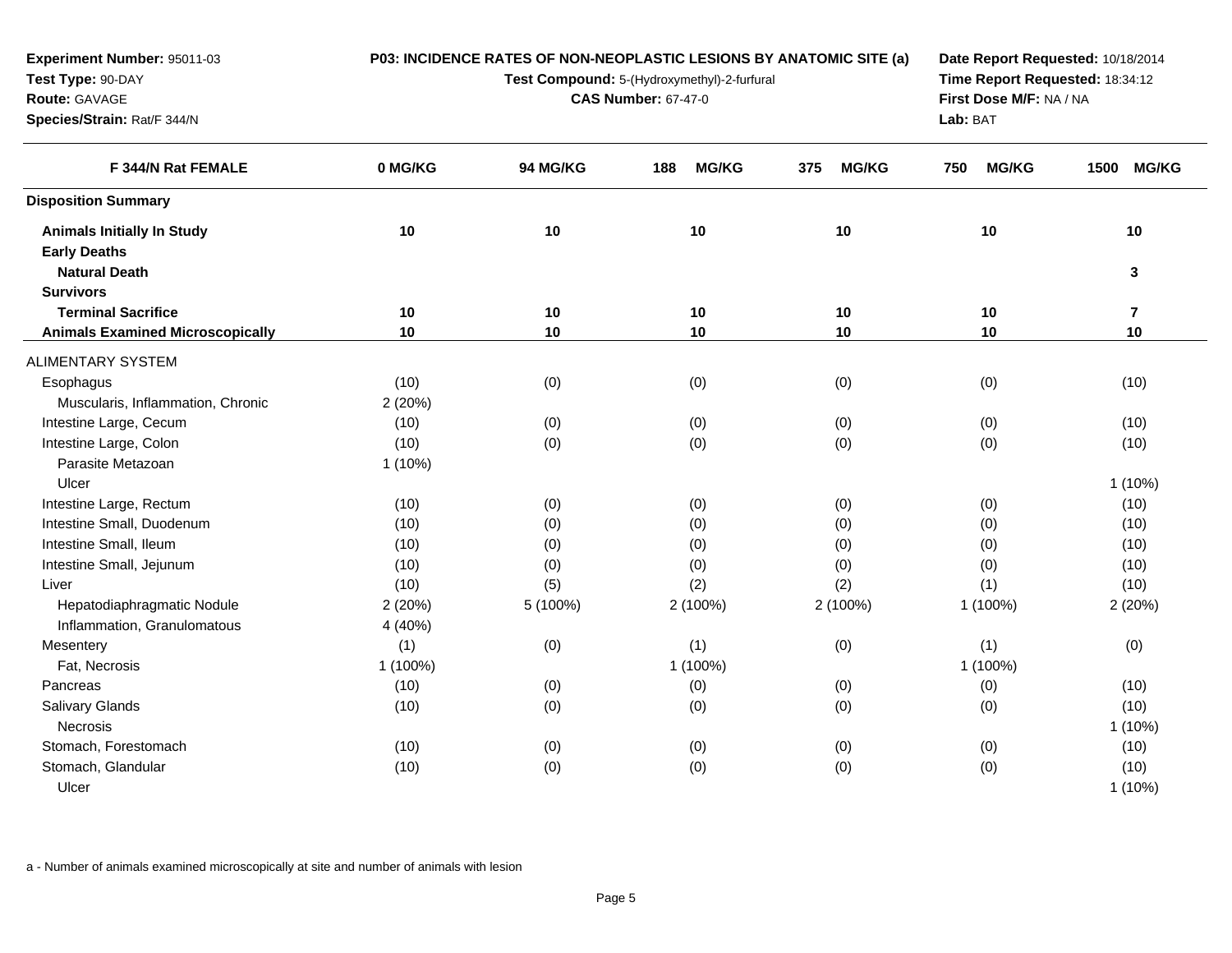| Experiment Number: 95011-03        |           | P03: INCIDENCE RATES OF NON-NEOPLASTIC LESIONS BY ANATOMIC SITE (a) | Date Report Requested: 10/18/2014<br>Time Report Requested: 18:34:12 |                     |                     |                      |
|------------------------------------|-----------|---------------------------------------------------------------------|----------------------------------------------------------------------|---------------------|---------------------|----------------------|
| Test Type: 90-DAY                  |           | Test Compound: 5-(Hydroxymethyl)-2-furfural                         |                                                                      |                     |                     |                      |
| Route: GAVAGE                      |           | <b>CAS Number: 67-47-0</b>                                          | First Dose M/F: NA / NA                                              |                     |                     |                      |
| Species/Strain: Rat/F 344/N        |           |                                                                     | Lab: BAT                                                             |                     |                     |                      |
| F 344/N Rat FEMALE                 | 0 MG/KG   | 94 MG/KG                                                            | <b>MG/KG</b><br>188                                                  | <b>MG/KG</b><br>375 | <b>MG/KG</b><br>750 | <b>MG/KG</b><br>1500 |
| CARDIOVASCULAR SYSTEM              |           |                                                                     |                                                                      |                     |                     |                      |
| <b>Blood Vessel</b>                | (10)      | (0)                                                                 | (0)                                                                  | (0)                 | (0)                 | (10)                 |
| Heart                              | (10)      | (0)                                                                 | (0)                                                                  | (0)                 | (0)                 | (10)                 |
| Myocardium, Degeneration           | $1(10\%)$ |                                                                     |                                                                      |                     |                     |                      |
| Myocardium, Degeneration, Focal    | $1(10\%)$ |                                                                     |                                                                      |                     |                     | 1 (10%)              |
| <b>ENDOCRINE SYSTEM</b>            |           |                                                                     |                                                                      |                     |                     |                      |
| <b>Adrenal Cortex</b>              | (10)      | (0)                                                                 | (0)                                                                  | (0)                 | (0)                 | (10)                 |
| Adrenal Medulla                    | (10)      | (0)                                                                 | (0)                                                                  | (0)                 | (0)                 | (10)                 |
| Islets, Pancreatic                 | (10)      | (0)                                                                 | (0)                                                                  | (0)                 | (0)                 | (10)                 |
| Parathyroid Gland                  | (8)       | (0)                                                                 | (0)                                                                  | (0)                 | (0)                 | (8)                  |
| <b>Pituitary Gland</b>             | (10)      | (0)                                                                 | (0)                                                                  | (0)                 | (0)                 | (10)                 |
| Necrosis, Acute                    |           |                                                                     |                                                                      |                     |                     | 1(10%)               |
| <b>Thyroid Gland</b>               | (10)      | (0)                                                                 | (0)                                                                  | (0)                 | (0)                 | (10)                 |
| <b>GENERAL BODY SYSTEM</b><br>None |           |                                                                     |                                                                      |                     |                     |                      |
| <b>GENITAL SYSTEM</b>              |           |                                                                     |                                                                      |                     |                     |                      |
| <b>Clitoral Gland</b>              | (10)      | (0)                                                                 | (0)                                                                  | (0)                 | (0)                 | (10)                 |
| Ovary                              | (10)      | (0)                                                                 | (0)                                                                  | (0)                 | (0)                 | (10)                 |
| Uterus                             | (10)      | (0)                                                                 | (0)                                                                  | (0)                 | (0)                 | (10)                 |
| <b>HEMATOPOIETIC SYSTEM</b>        |           |                                                                     |                                                                      |                     |                     |                      |
| <b>Bone Marrow</b>                 | (10)      | (0)                                                                 | (0)                                                                  | (0)                 | (0)                 | (10)                 |
| Lymph Node, Mandibular             | (7)       | (0)                                                                 | (0)                                                                  | (0)                 | (0)                 | (6)                  |
| Lymph Node, Mesenteric             | (10)      | (1)                                                                 | (1)                                                                  | (0)                 | (0)                 | (10)                 |
| Atrophy                            |           |                                                                     |                                                                      |                     |                     | 1 (10%)              |
| Hyperplasia, Lymphoid              |           | 1 (100%)                                                            | 1 (100%)                                                             |                     |                     |                      |
| Infiltration Cellular, Histiocyte  |           | 1 (100%)                                                            |                                                                      |                     |                     |                      |
| Spleen                             | (10)      | (1)                                                                 | (0)                                                                  | (0)                 | (0)                 | (10)                 |
| Congestion                         |           |                                                                     |                                                                      |                     |                     | 1(10%)               |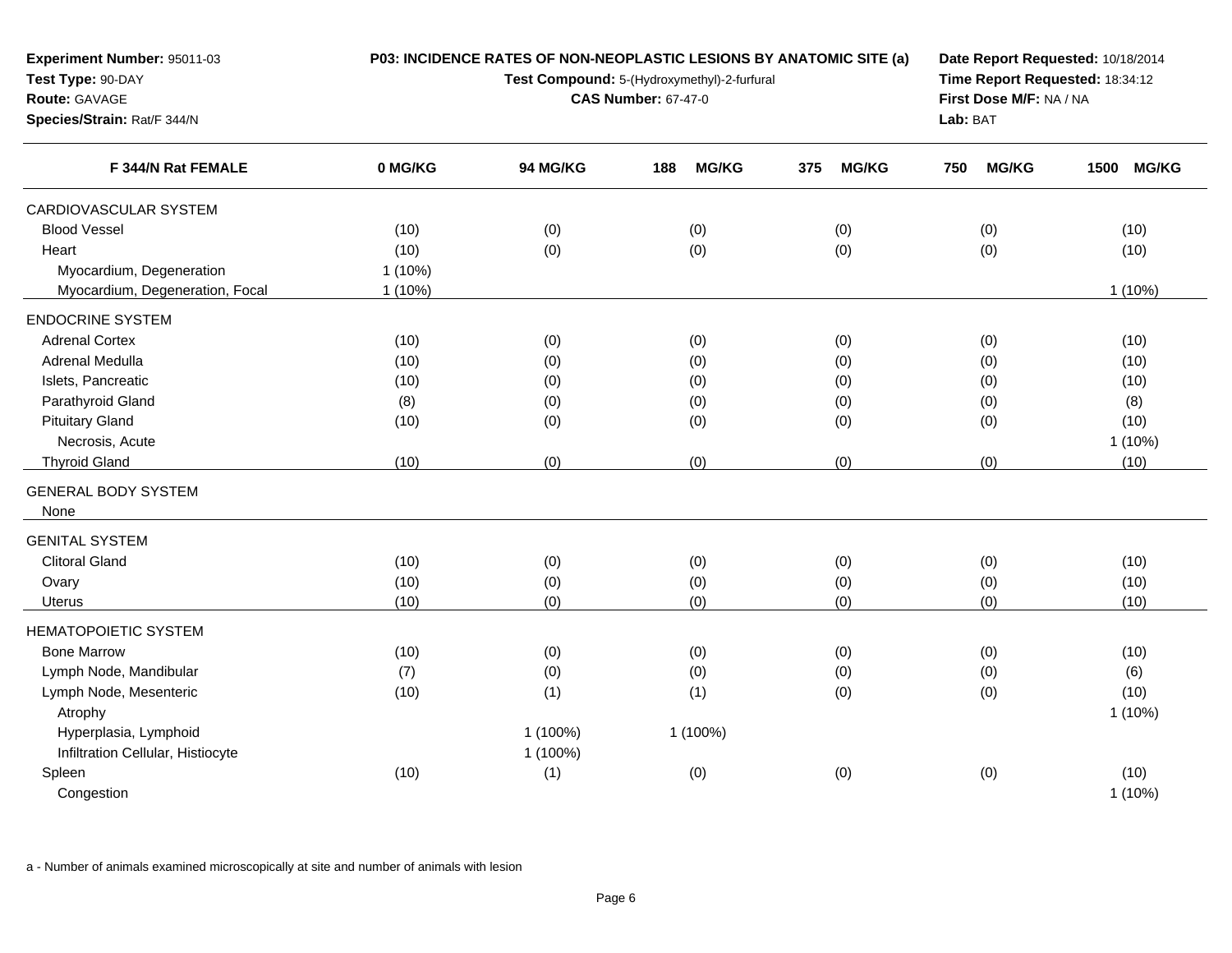| <b>Experiment Number: 95011-03</b><br>Test Type: 90-DAY<br><b>Route: GAVAGE</b><br>Species/Strain: Rat/F 344/N | P03: INCIDENCE RATES OF NON-NEOPLASTIC LESIONS BY ANATOMIC SITE (a) | Date Report Requested: 10/18/2014<br>Time Report Requested: 18:34:12<br>First Dose M/F: NA / NA<br>Lab: BAT |                     |                     |                     |                      |
|----------------------------------------------------------------------------------------------------------------|---------------------------------------------------------------------|-------------------------------------------------------------------------------------------------------------|---------------------|---------------------|---------------------|----------------------|
| F 344/N Rat FEMALE                                                                                             | 0 MG/KG                                                             | <b>94 MG/KG</b>                                                                                             | <b>MG/KG</b><br>188 | <b>MG/KG</b><br>375 | <b>MG/KG</b><br>750 | <b>MG/KG</b><br>1500 |
| Hyperplasia, Stromal                                                                                           |                                                                     | $(100\%)$                                                                                                   |                     |                     |                     |                      |
| Lymph Follic, Atrophy                                                                                          |                                                                     |                                                                                                             |                     |                     |                     | $3(30\%)$            |
| Thymus                                                                                                         | (10)                                                                | (0)                                                                                                         | (0)                 | (0)                 | (0)                 | (10)                 |
| <b>INTEGUMENTARY SYSTEM</b>                                                                                    |                                                                     |                                                                                                             |                     |                     |                     |                      |
| <b>Mammary Gland</b>                                                                                           | (10)                                                                | (0)                                                                                                         | (0)                 | (0)                 | (0)                 | (10)                 |
| Skin                                                                                                           | (10)                                                                | (0)                                                                                                         | (0)                 | (0)                 | (0)                 | (10)                 |
| MUSCULOSKELETAL SYSTEM                                                                                         |                                                                     |                                                                                                             |                     |                     |                     |                      |
| Bone                                                                                                           | (10)                                                                | (0)                                                                                                         | (0)                 | (0)                 | (0)                 | (10)                 |
| NERVOLIS SYSTEM                                                                                                |                                                                     |                                                                                                             |                     |                     |                     |                      |

| NERVOUS SYSTEM                  |        |      |      |      |      |           |
|---------------------------------|--------|------|------|------|------|-----------|
| <b>Brain</b>                    | (10)   | (10) | (10) | (10) | (10) | (10)      |
| Congestion                      |        |      |      |      |      | 2(20%)    |
| <b>RESPIRATORY SYSTEM</b>       |        |      |      |      |      |           |
| Lung                            | (10)   | (0)  | (0)  | (0)  | (0)  | (10)      |
| Alveolus, Inflammation, Chronic |        |      |      |      |      | $1(10\%)$ |
| Congestion                      |        |      |      |      |      | 2(20%)    |
| Hemorrhage                      |        |      |      |      |      | $1(10\%)$ |
| Nose                            | (10)   | (0)  | (0)  | (0)  | (0)  | (10)      |
| Congestion                      |        |      |      |      |      | $1(10\%)$ |
| Inflammation, Chronic           | 1(10%) |      |      |      |      | 2(20%)    |
| Inflammation, Suppurative       |        |      |      |      |      | $1(10\%)$ |
| Trachea                         | (10)   | (0)  | (0)  | (0)  | (0)  | (10)      |
| Fibrosis                        |        |      |      |      |      | $1(10\%)$ |
| Inflammation, Chronic           |        |      |      |      |      | $1(10\%)$ |
| SPECIAL SENSES SYSTEM           |        |      |      |      |      |           |
| None                            |        |      |      |      |      |           |
| URINARY SYSTEM                  |        |      |      |      |      |           |
| Kidney                          | (10)   | (0)  | (0)  | (0)  | (0)  | (10)      |